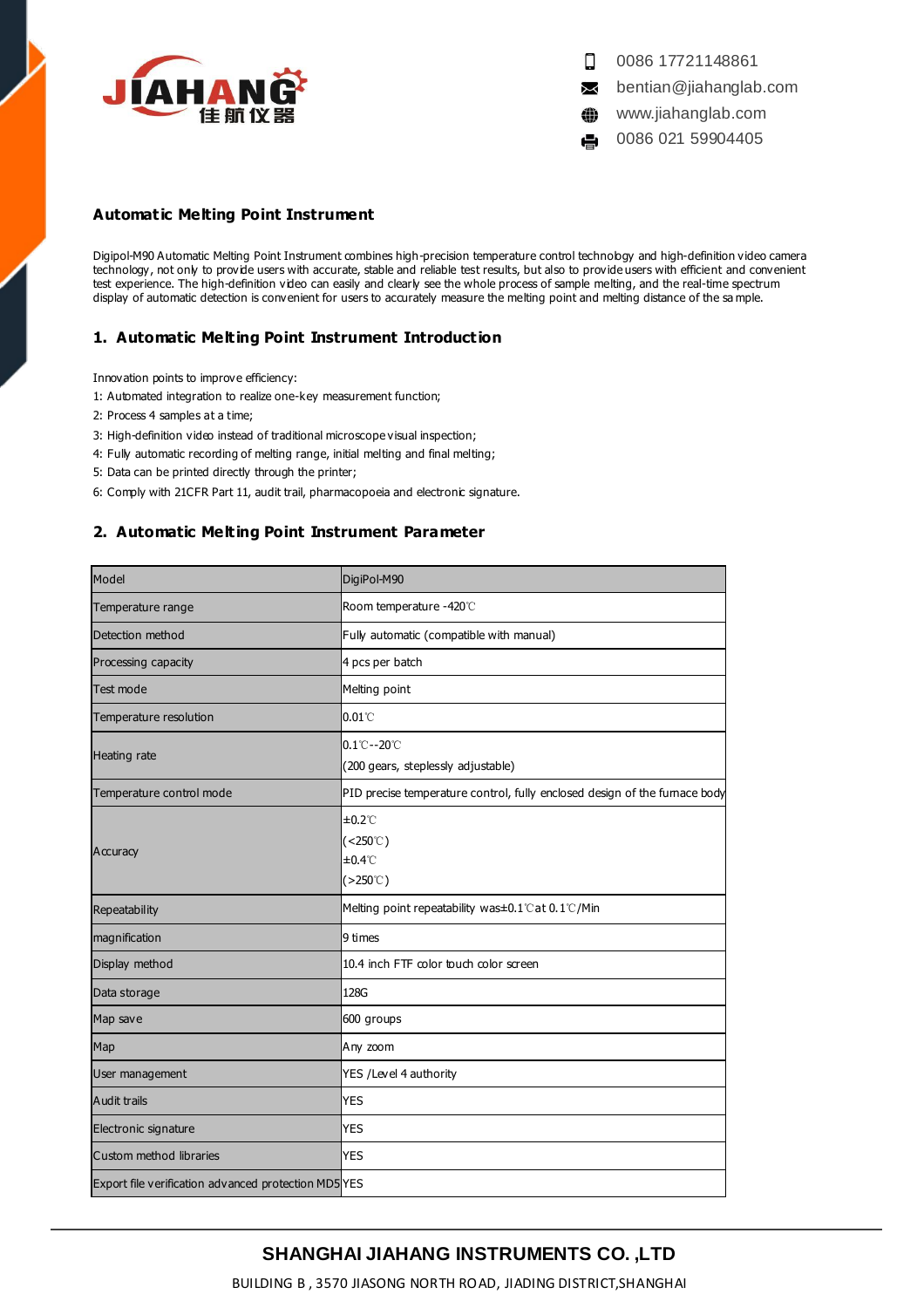

0086 17721148861 Ω

bentian@jiahanglab.com  $\bowtie$ 

www.jiahanglab.com ⊕

0086 021 59904405

| Printing method                 | WIFI serial port                          |
|---------------------------------|-------------------------------------------|
| Export in multiple file formats | <b>IPDF &amp; EXCEL</b>                   |
| Data interface                  | <b>IUSB RS232 SD</b><br>Wi-Fi、RJ45、U disk |
| Small capillary size            | IOD: Φ1.3mm<br>ID:Φ1.1mm                  |
| Large capillary size            |                                           |
| Instrument size                 | 400*280*<br>330 <sub>mm</sub>             |
| power supply                    | 110-230V<br>50/60Hz<br>120W               |
| Weight                          | 4.1kg                                     |

## **3. Automatic Melting Point Instrument Features**

1. The Automatic Melting Point Instrument has HD recording function, easy to observe and bok back.

- 2. Large temperature range from room temperature to 420℃.
- 3. The heating rate is adjustable from 0.1℃/Min to 20℃/Min without pole.
- 4. Enlarge HD color screen window.
- 5. Four samples can be determined simultaneously.
- 6. Printer can be connected to realize real-time data printing and historical data printing.
- 7. Comply with Pharmacopoeia test methods, including European Pharmacopoeia, United States Pharmacopoeia and Chinese Pharmacopoeia.
- 8. Compliance with 21CFR Part 1, audit trail, pharmacopoeia and electronic signature.

## **4. Fields of use**

Automatic Melting Point Instrument has an important position in the chemical industry and medical research. It is an ins trument for the production of food, drugs, spices, dyes and other organic crystal substances.

## **5. Product Details**

Shanghai jiahang Automatic Melting Point Instrument series perfectly combine high-precision temperature control technology and highdefinition video camera technology, not only to provide users with accurate, stable and reliable test results, but also to b ring users efficient and convenient test experience. High-definition video can easily and clearly see the whole process of sample melting, automatic detection real-time Tupu display, convenient for users to accurately measure the sample melting point and melt distance.

## **6. Product Qualification**

Jiahang Automatic Melting Point Instrument has obtained CE certification, TART certification, ISO quality management system c ertification, more than 10 software copyrights and multiple patents to ensure that each instrument has stable performance and excellent quality.

## **7. Deliver,Shipping And Serving**

We have a top R&D team returned from Europe and America, cooperate with our superb manufacturing team, professional sales team and dedicated service team, working together to provide customers with high-tech, high-quality products and efficient, convenient, Comprehensive pre-sales and after-sales professional services.

## **8. FA Q**

**Q:How many years have your company made Automatic Melting Point Instrument?**

# **SHANGHAI JIAHANG INSTRUMENTS CO. ,LTD**